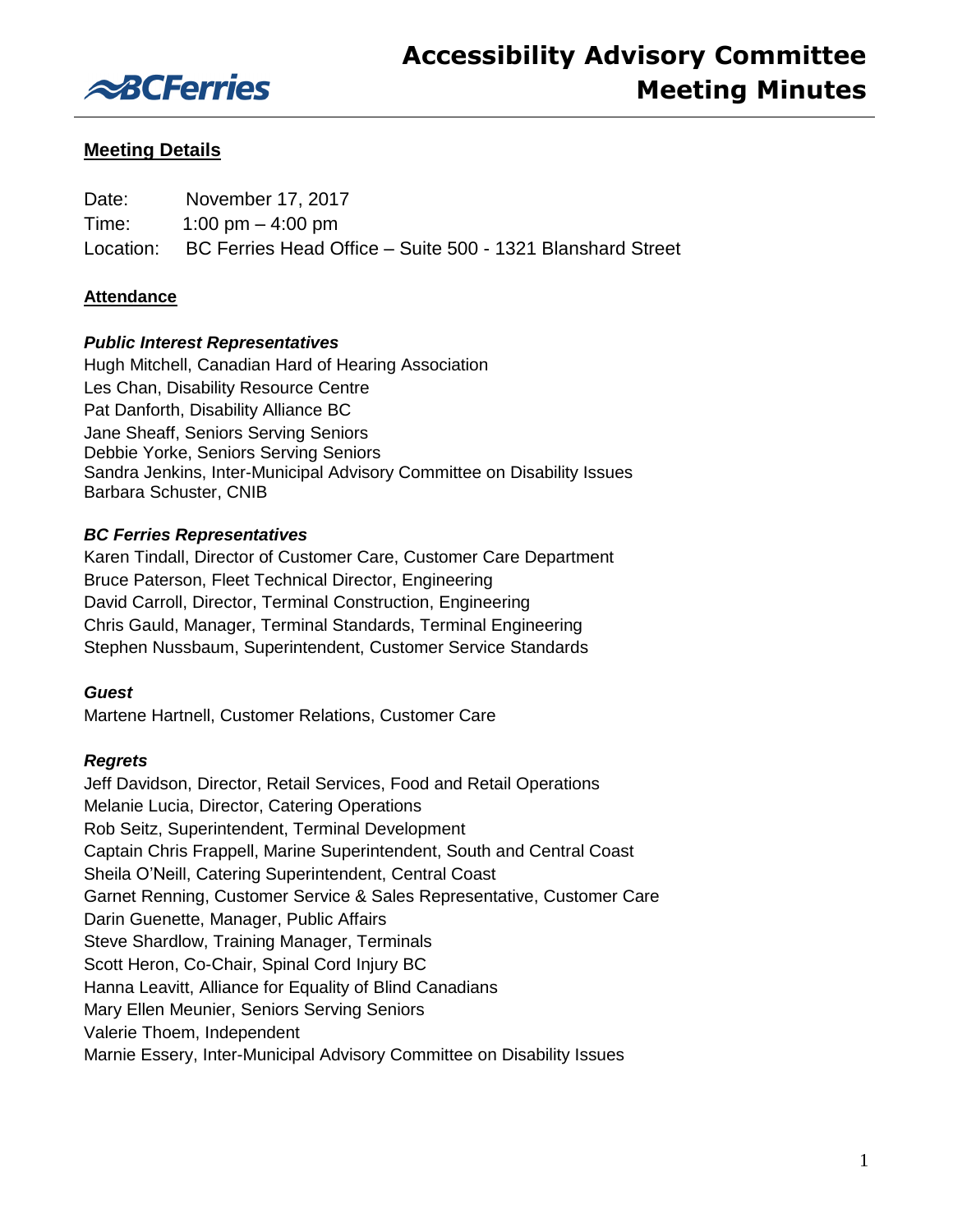

# **Introduction**

Co-Chair Karen Tindall welcomed the members of the committee.

Review of Minutes – May 17, 2017 meeting. Minutes approved by the committee.

## *Update on Action Items from previous meeting*:

- 1. Induction Loop System Action: Karen Tindall to review Hugh's suggestion. **Follow-up:** Karen Tindall will continue to look into expanding induction loop past Point of Sale and seating areas. Induction loops will become common on all routes in the future.
- 2. Self-Declaration Information Cards Action: Karen Tindall will email a copy of the card along with the minutes.
	- **Follow-up:** Karen Tindall will re-send a copy of the Self-Declaration card to everyone.
- 3. Truncated domes on sidewalks Action: David Carroll will look into Pat Danforth's suggestion and update the group at the next meeting. **Follow-up:** David Carroll responded that BCF did look at this option for Denman and Hornby terminals.

## **Public Interest Representatives shared updates from their organizations/communities**

## *Pat Danforth*

Pat shared that the Canadian Standards Association/federal government is introducing new legislation in spring 2018 and accessibility standards will increase. David Carroll responded that BCF refers to municipal legislation currently and BCF has our own accessibility guidelines, which are being updated.

## *Sandra Jenkins*

Sandra shared that Inter-Municipal Advisory Committee on Disability Issues is still encouraging organizations to have unisex/universal washrooms with accessibility features to accommodate opposite sex caregivers.

Sandra also noted that from what her organization is hearing, accessibility loading accommodation has improved. Karen noted that she is pleased to hear that, but recognized that as traffic continues to increase, we will have to make adjustments to ensure this continues to be the case.

## *Hugh Mitchell*

Hugh brought up the federal government legislation for persons with disabilities and mentioned that there are different groups/stakeholders contributing/being consulted. He explained that with this legislation, TV captioning and more widespread screen readers are being considered.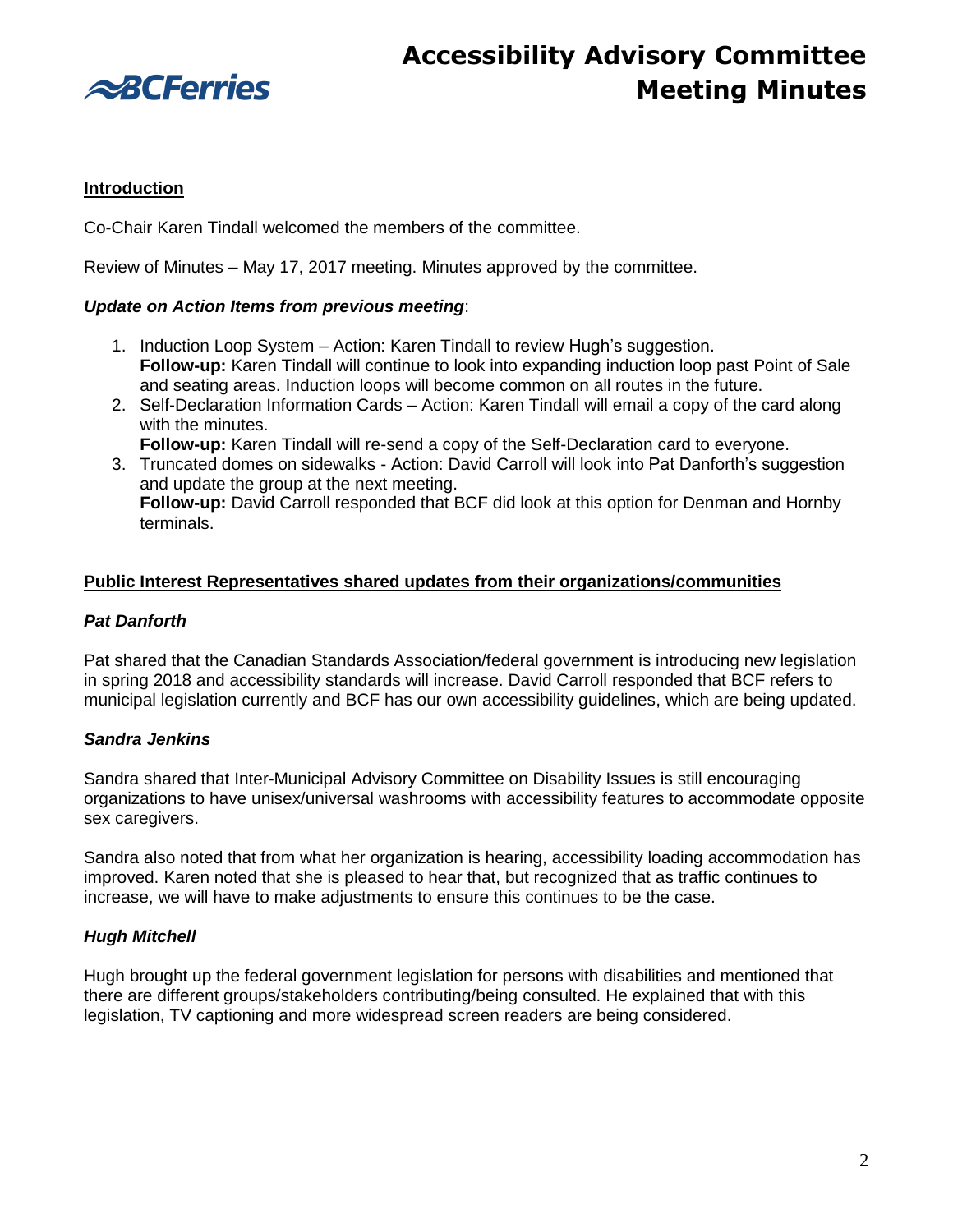

## *Barbara Schuster*

Barbara shared that CNIB is celebrating 100 years of service in 2018 and they are holding a few events to celebrate the centennial year. CNIB was started because there were so many veterans returning home from the war blind. Thousands were affected by the Halifax explosion/fire on December 2, 1917.

## *Jane Sheaff*

Jane explained that Seniors Serving Seniors is working on a Return to Health program. SSS recently selected 20 volunteers to provide practical help to frail seniors after long stays in hospital; the volunteers will help the seniors with tasks not covered by home care workers. There is an information and referral service for this in the CRD. Currently, 18% of BC citizens are seniors. By 2031, 24% of BC citizens will be seniors. Upon announcement of this fact, the group discussed the importance of reminding people to take the stairs if they do not require use of the elevator. Jane shared that she is becoming semi-retired in January and her counterpart Debbie Yorke will carry on in her place.

Karen suggested that perhaps the nurse/geriatrician/trainer for the volunteers, Donna, could possibly provide some training to BCF on how to assist frail seniors, as it is clear that the number of seniors in BC is increasing.

Action: Karen will discuss this possibility with Steve Shardlow.

## *Les Chan*

Les shared with the group that December 3 is International Day for Disabled Persons. There is a Disabled Art Show at the Victoria Art Gallery taking place on December 1 and 2, 2017. It is free to the public and there will be 27 artists showing their works.

## *Hanna Leavitt*

Hanna shared a YouTube video with Karen, which was shared at the meeting, though Hanna was absent. The video showed how a way-finding app assisted visually impaired travelers to reach the correct platform for their travels on the London Tube. At the next meeting, Hanna will provide an update.

Action: BC Ferries will look into this technology further

## **Break: 2:15 - 2:30 pm**

# **BC Ferries Updates**

## **Terminal Update***:*

Stephen Nussbaum joined the committee over the phone and provided updates on foot passenger loading issues for passengers requiring wheelchair assistance and closed car deck vehicle loading.

Stephen explained that BCF received mostly positive feedback about our wheelchair assistance service; negative feedback comes up when wheelchair pushers are unavailable. Stephen updated that the peak labour budget has now been increased to better accommodate wayfinding and mobility challenges at our terminals. Stephen mentioned that the partnership between catering staff and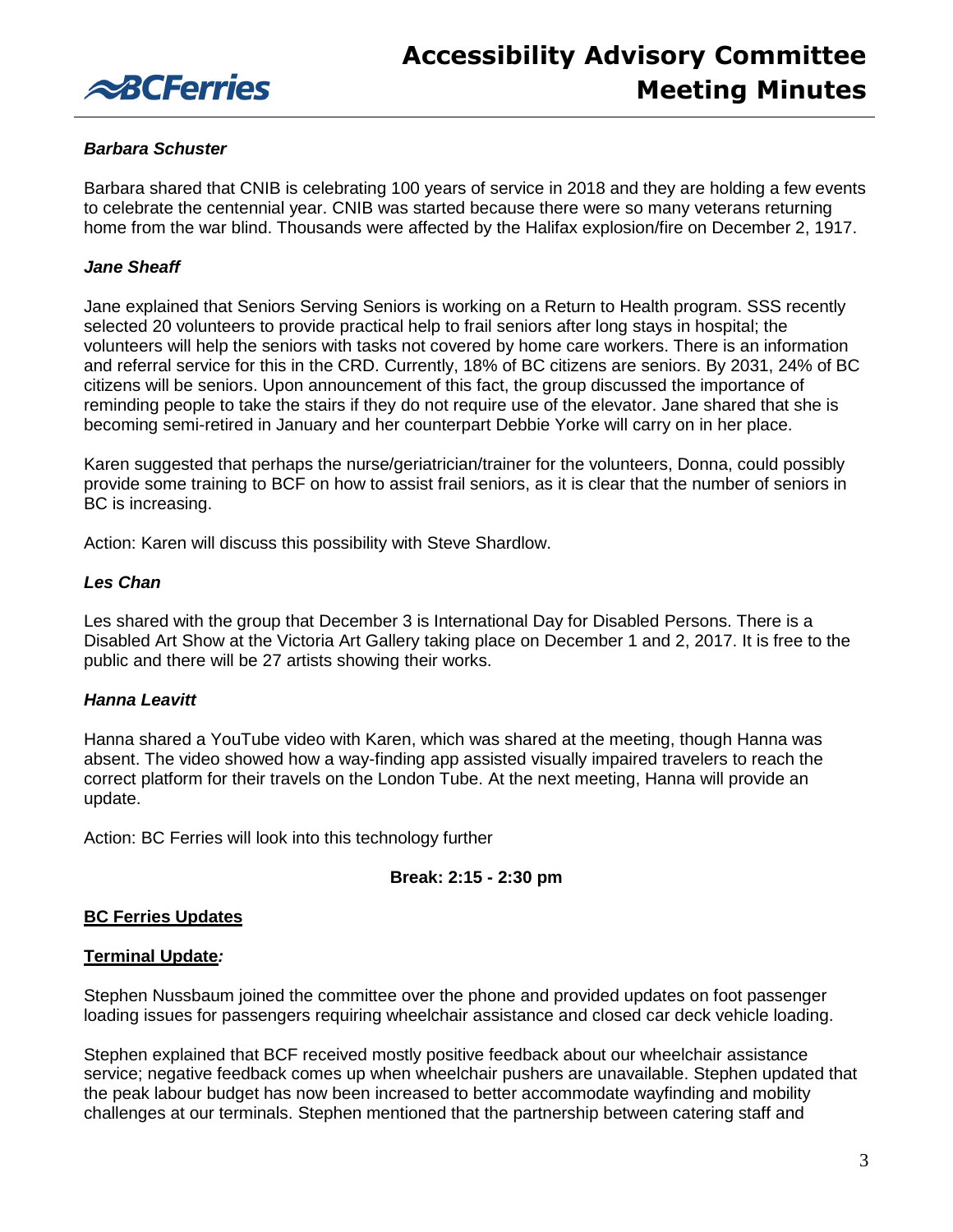

terminal staff is working well for the wheelchair service (those passengers are loaded on first and off last).

Next, Stephen talked about how in the early days of the closed car deck regulation enforcement, there seemed to be a lack of understanding/communication between the terminals and the vessels as well as the terminals and the customers; BCF is working on improving this.

Les asked about exemptions and Stephen explained that those needing to be able to remain on their vehicle for disability/medical reasons can request upper deck loading and we will coordinate. Stephen added that on our northern routes, we already enforce this regulation.

### **Vessel Development Update:**

Bruce Paterson provided an update on the upcoming vessel replacements and mid-life upgrades.

### *Mid-Life Upgrades:*

The *Spirit of British Columbia* is in Poland for its mid-life upgrade, which is expected to be complete in mid-February. The *Spirit of Vancouver Island* will be heading for its mid-life upgrade in the fall of 2018 and returning in the spring of 2019. In their mid-life upgrades, both vessels will be converted to be dualfueled to operate on Liquefied Natural Gas (LNG) and marine diesel. There will be additional changes to the lifesaving equipment and passenger areas. The gift shop will now have change rooms; there will be a coffee bar; the arcade will be removed.

### *Route 28:*

Last year, the Provincial Government gave approval to reinstate a direct service route which had previously been modified/reduced due to Government Service Level Reductions. BCF purchased a new vessel, the *Northern Sea Wolf*, to operate on the route. The vessel is on its way from Athens, Greece and will be arriving in mid-December. It will undergo a refit prior to beginning service in Summer 2018. The vessel will sail 2-3 times per week from Port Hardy to the mid-coast.

### *Minor 47 Class Vessels:*

BCF is working on plans for this new vessel class expected to be delivered in 2019. Minor 47 Class vessels will have an accessible passenger lounge on the main car deck. There will be chair lift systems fitted on these vessels. They will operate on routes between Powell River and Texada Island as well as Port McNeill, Sointula and Alert Bay. They are going to be built in Romania and will be heavy lifted to BC once complete.

### *Major Route Initiative:*

BCF is planning to retire its C Class Vessels (*Queen of Cowichan*, *Queen of Oak Bay, and Queen of Surrey*). We are currently working on various terminal development plans as well as strategic plans for the major routes. BCF is looking at options as natural gas and battery power to fuel our future vessels while taking into consideration current trends such as self-driving cars, car share programs, millennials not using cars as often and demographic changes.